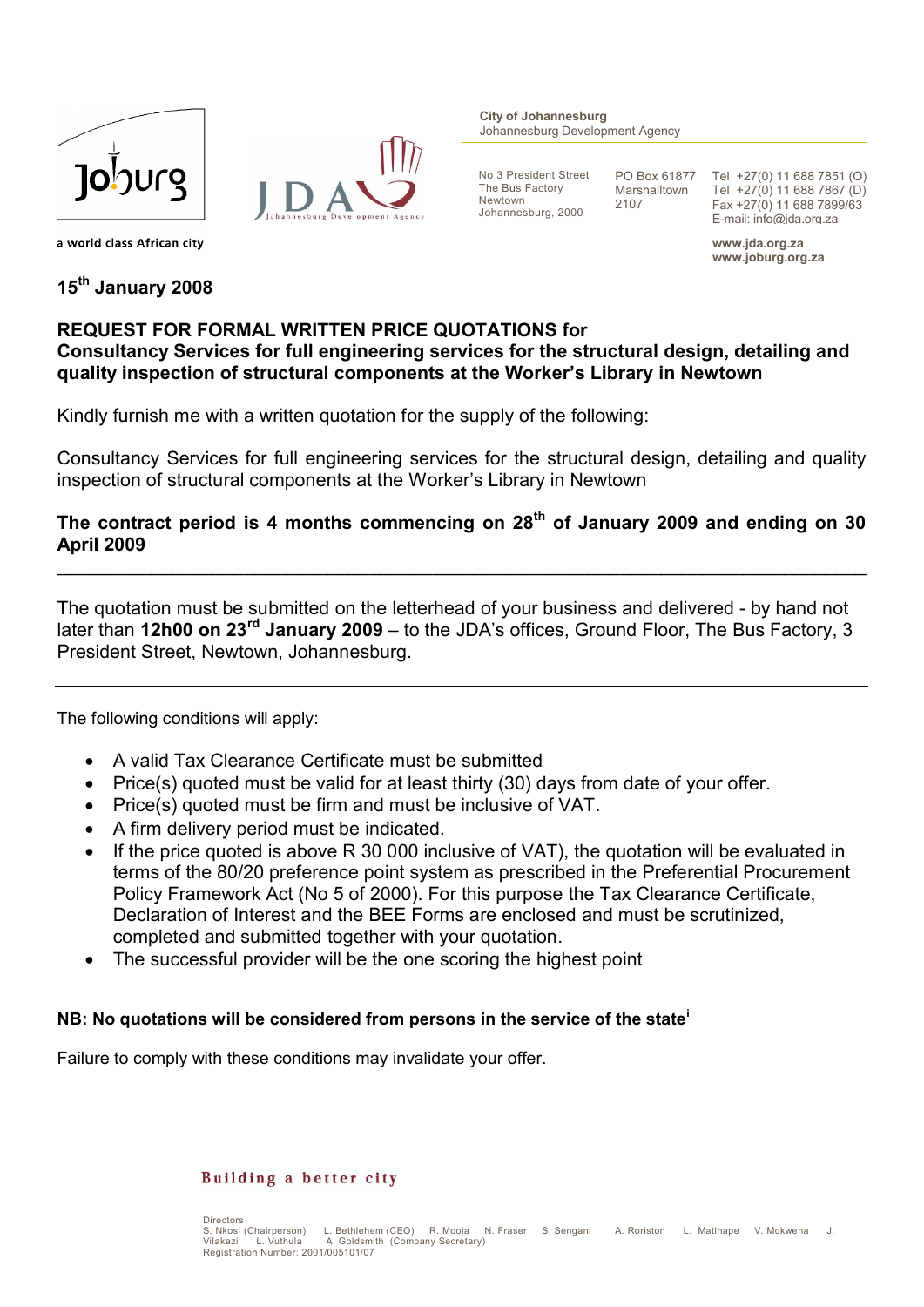### **PLEASE NOTE THE FOLLOWING:**

#### **THE ARCHITECTURAL LAYOUT IS AVAILABLE AT THE JDA FOR COLLECTION, THAT DETAILS THE LAYOUT OF THE PROPOSED BUILDING AND HENCE THE ENGINEERING INPUT REQUIRED.**

 **The following architectural drawings are available for collection:**

- **Visitors Centre, plans, sections, elevations and details, drawing number 0804\WD04**
- **Fence details, drawing number 0804\WD05**
- **Steel structure, plans and details, drawing number 0804\WD07**

 **The geotechnical conditions are such that the structure will need to be founded on a raft foundation and hence the consultant needs to price the work accordingly. The consultant will be expected to provide the construction details of this raft within two weeks of the Consultants appointment.**

Yours faithfully **Celestine Mouton Development Manager** 011 688 7834 cmouton@jda.org.za

- $1$  \* MSCM Regulations: "in the service of the state" means to be
	- (a) a member of –

 $\overline{a}$ 

- (i) any municipal council;
- (ii) any provincial legislature; or
- (iii) the national Assembly or the national Council of provinces;
- (b) a member of the board of directors of any municipal entity;
- (c) an official of any municipality or municipal entity;
- (d) an employee of any national or provincial department, national or provincial public entity or constitutional institution within the meaning of the Public Finance Management Act, 1999 (Act No.1 of 1999);
- (e) a member of the accounting authority of any national or provincial public entity; or
- (f) an employee of Parliament or a provincial legislature.

### **PRESENTATION OF QUOTATIONS**